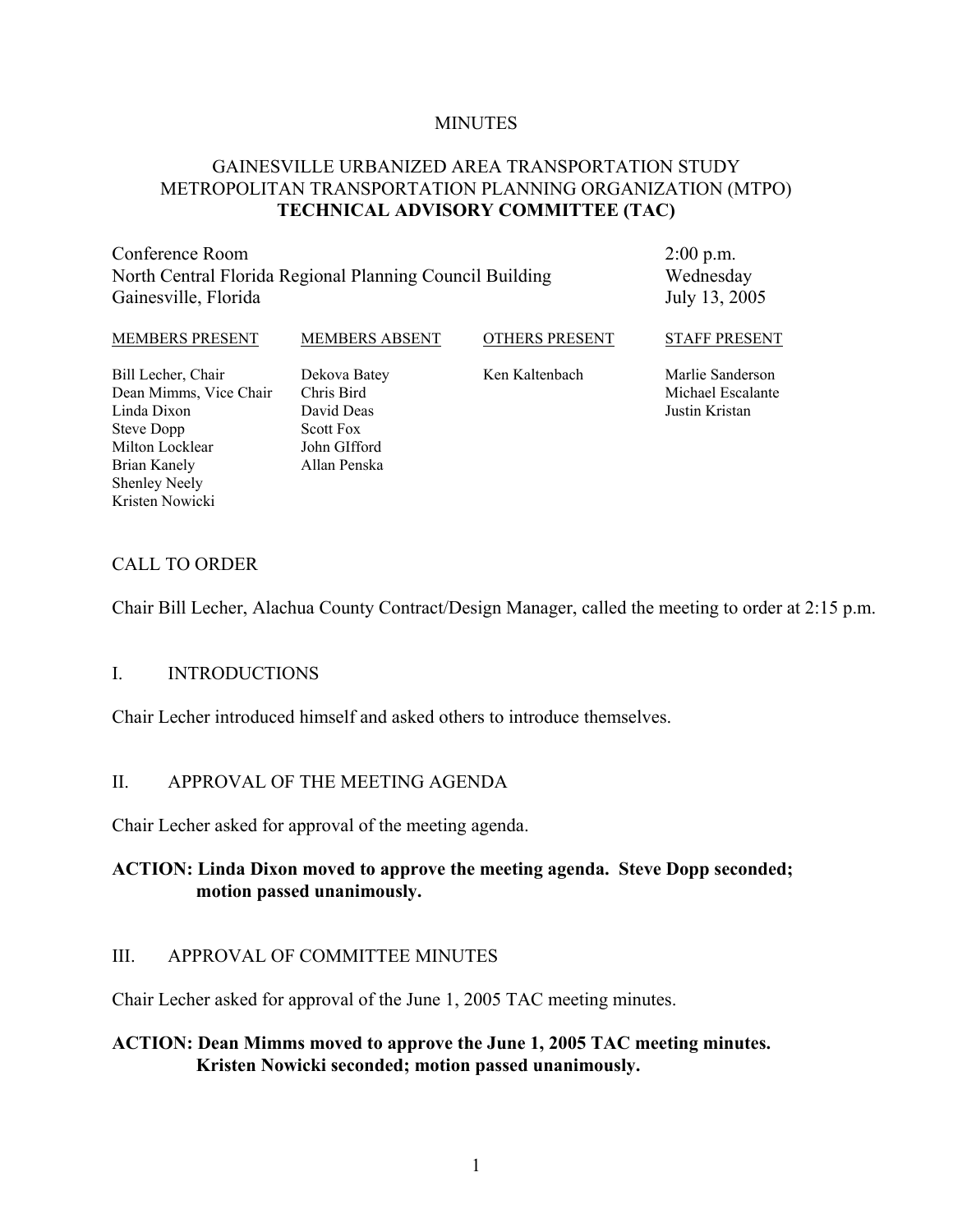## IV. CHAIRMAN'S REPORT

Mr. Marlie Sanderson, MTPO Director of Transportation Planning, announced that the next MTPO meeting is scheduled for July 14 at 1:30 p.m. in the Jack Durrance Auditorium. He said that the next TAC meeting is scheduled for August 3.

# V. YEAR 2025 LONG RANGE TRANSPORTATION PLAN- DRAFT NEEDS PLAN

Mr. Sanderson stated that the MTPO is updating the community's long range transportation plan. He said that this plan must be adopted by December 14, 2005. He said that the TAC needs to provide the MTPO with a draft Year 2025 Long Range Transportation Needs Plan.

Mr. Ken Kaltenbach, Corradino Group Senior Vice President, reviewed the long range transportation plan goals and objectives, evaluation factors and roadway facility deficiency analysis. He discussed the model alternative analyses and answered questions.

Mr. Sanderson recommended discussion of the Alternative 2- Transit projects first, non-Student Village Area projects second and Student Village Area projects third. He discussed transit project to be included in the draft Year 2025 Transportation Needs Plan for testing and answered questions.

# **ACTION: Brian Kanely moved to recommend that the MTPO approve, as part of the draft Year 2025 Long Range Transportation Needs Plan, the projects listed in Exhibit 1 including the extension of the High Springs to Gainesville Park-n-Ride Express Bus Route to the University of Florida area. Linda Dixon seconded; motion passed unanimously.**

Mr. Sanderson discussed the non-Student Village Area projects and answered questions.

# **ACTION: Brian Kanely moved to recommend that the MTPO approve, as part of the draft Year 2025 Long Range Transportation Needs Plan, the Consultant and MTPO Staff-recommended Village Area projects listed in Exhibit 2. Linda Dixon seconded; motion passed unanimously.**

Mr. Sanderson and Mr. Kaltenbach discussed the Student Village Area projects and answered questions.

# **ACTION: Brian Kanely moved to recommend that the MTPO approve, as part of the draft Year 2025 Long Range Transportation Needs Plan, the Student Village Area** Option K which includes the SW 62<sup>nd</sup> Boulevard extension and the SW 40<sup>th</sup> **Boulevard extension added to Option I as shown in Exhibit 3. Dean Mimms seconded; motion passed unanimously.**

Mr. Sanderson asked the TAC to make a recommendation to the MTPO regarding whether to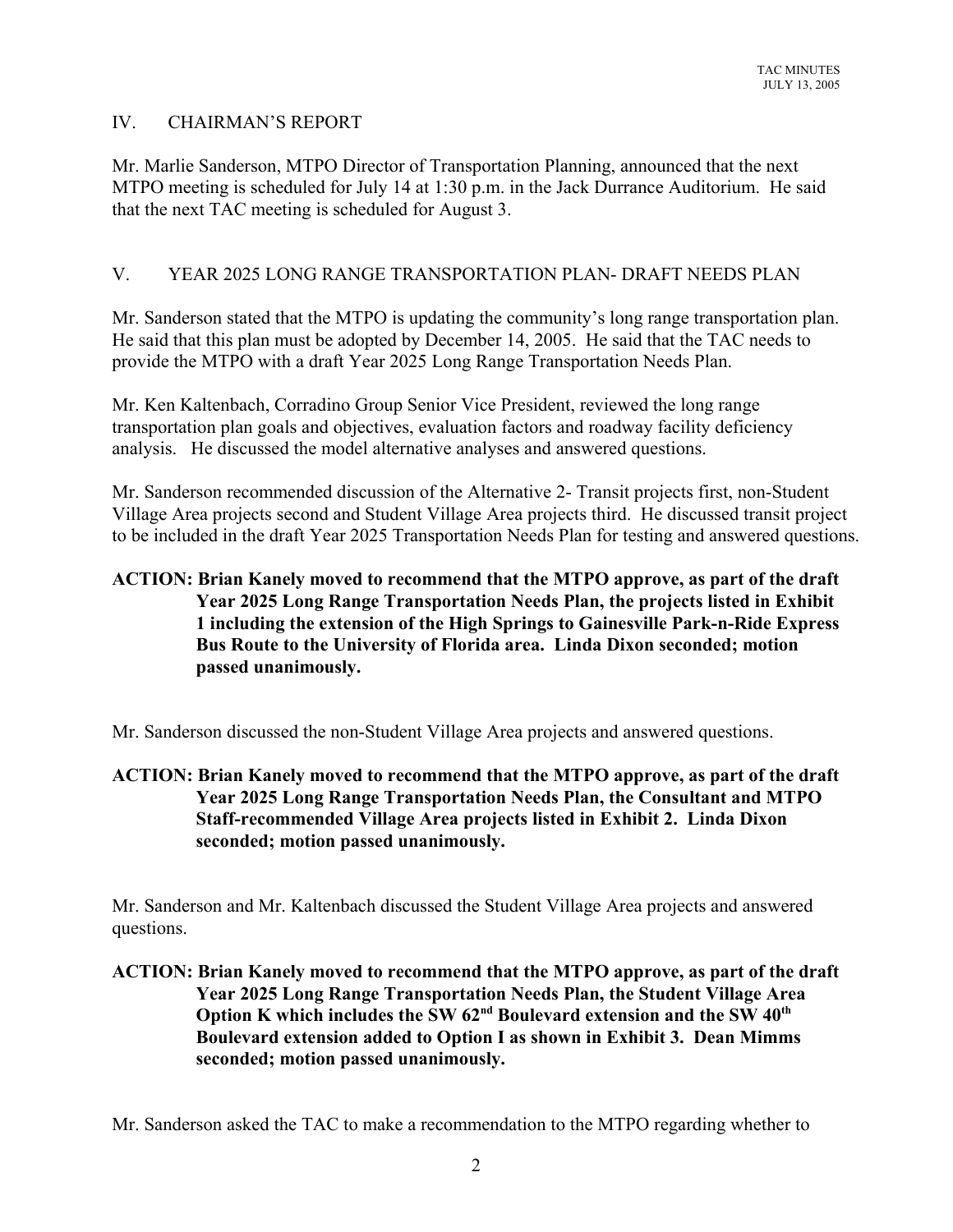continue the Hull Road extension right-of-way acquisition.

# **ACTION: Dean Mimms moved to recommend that the MTPO continue to acquire the MTPO-approved Linear Park 150-foot right-of-way for Option K. Brian Kanely seconded; motion passed unanimously.**

# VI. LIVABLE COMMUNITIES WORKSHOP

Mr. Sanderson stated that FDOT and Florida State University Department of Urban and Regional Planning are sponsoring a Livable Communities Workshop. He discussed the workshop and answered questions. He asked TAC members to inform MTPO staff whether they will attend the workshop.

 $\mathcal{L}_\text{max}$  , and the contribution of the contribution of the contribution of the contribution of the contribution of the contribution of the contribution of the contribution of the contribution of the contribution of t

#### VII. INFORMATION ITEMS

There was no discussion of the information items.

#### ADJOURNMENT

The meeting was adjourned at 4:15 p.m.

Date Bill Lecher, Chair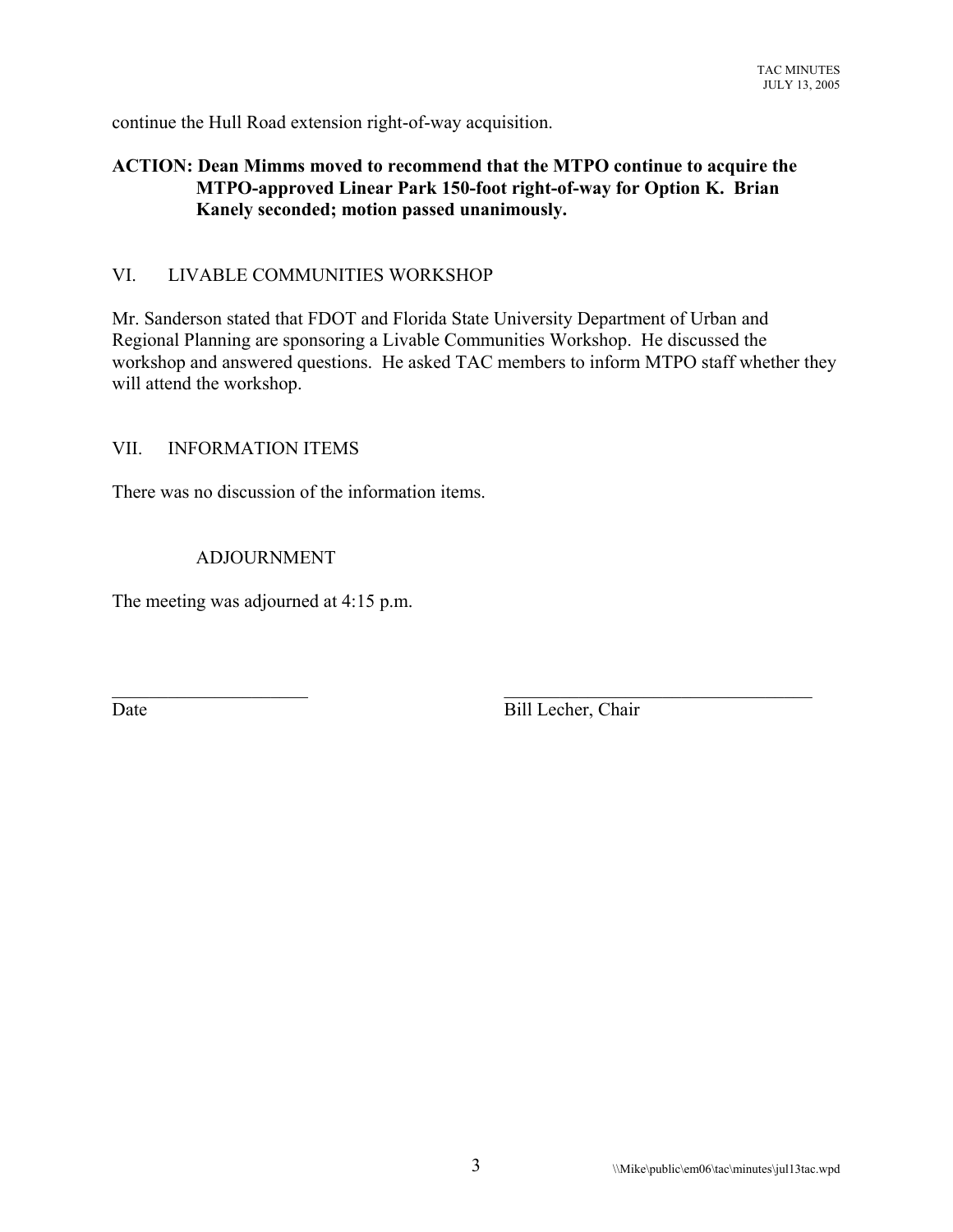#### **EXHIBIT 1**

### **TAC-RECOMMENDED DRAFT YEAR 2025 LONG RANGE TRANSPORTATION NEEDS PLAN- TRANSIT**

|                  | YEAR 2025 WEEKDAY                  |                               | <b>MODEL RESULTS</b>                                                            |                                                                                        |  |  |
|------------------|------------------------------------|-------------------------------|---------------------------------------------------------------------------------|----------------------------------------------------------------------------------------|--|--|
| <b>ROUTE</b>     | <b>HEADWAYS</b><br>[minutes]       | <b>HOURS OF</b><br>OPERATION* | <b>YEAR 2025</b><br><b>ALTERNATIVE 2</b><br><b>WEEKDAY</b><br><b>PASSENGERS</b> | <b>YEAR 2025</b><br><b>ALTERNATIVE 2</b><br><b>WEEKDAY</b><br><b>PASSENGERS / MILE</b> |  |  |
|                  | <b>EXISTING FIXED ROUTE SYSTEM</b> |                               |                                                                                 |                                                                                        |  |  |
| $\mathbf{1}$     | 15                                 | 74                            | 1111                                                                            | 234.23                                                                                 |  |  |
| $\overline{2}$   | 15                                 | 74                            | 71                                                                              | 11.41                                                                                  |  |  |
| 5                | 15                                 | 74                            | 624                                                                             | 110.04                                                                                 |  |  |
| $\boldsymbol{7}$ | 15                                 | 74                            | 101                                                                             | 16.08                                                                                  |  |  |
| 8                | 15                                 | 74                            | 1530                                                                            | 170.85                                                                                 |  |  |
| 10               | 15                                 | 74                            | 393                                                                             | 46.28                                                                                  |  |  |
| 11               | 15                                 | 74                            | 212                                                                             | 42.39                                                                                  |  |  |
| 15               | 15                                 | 74                            | 211                                                                             | 34.08                                                                                  |  |  |
| 24               | 15                                 | 74                            | 168                                                                             | 20.38                                                                                  |  |  |
| 43               | 15                                 | 74                            | 3004                                                                            | 219.83                                                                                 |  |  |
| 75               | 15                                 | 74                            | 800                                                                             | 62.62                                                                                  |  |  |
| 21               | $10\,$                             | 111                           | 2069                                                                            | 527.78                                                                                 |  |  |
| 34               | 10                                 | 111                           | 1690                                                                            | 340.14                                                                                 |  |  |
| 36               | 10                                 | 111                           | 684                                                                             | 199.86                                                                                 |  |  |
| 9                | 5                                  | 222                           | 2404                                                                            | 577.90                                                                                 |  |  |
| 12               | 5                                  | 222                           | 3101                                                                            | 814.39                                                                                 |  |  |
| 13               | 5                                  | 222                           | 976                                                                             | 335.68                                                                                 |  |  |
| 16               | 5                                  | 222                           | 1486                                                                            | 450.47                                                                                 |  |  |
| 20               | 5                                  | 222                           | 3783                                                                            | 668.49                                                                                 |  |  |
| 35               | 5                                  | 222                           | 1272                                                                            | 252.50                                                                                 |  |  |

\*Fixed-Route- Weekday, 5:00 a.m. - 3:00 a.m.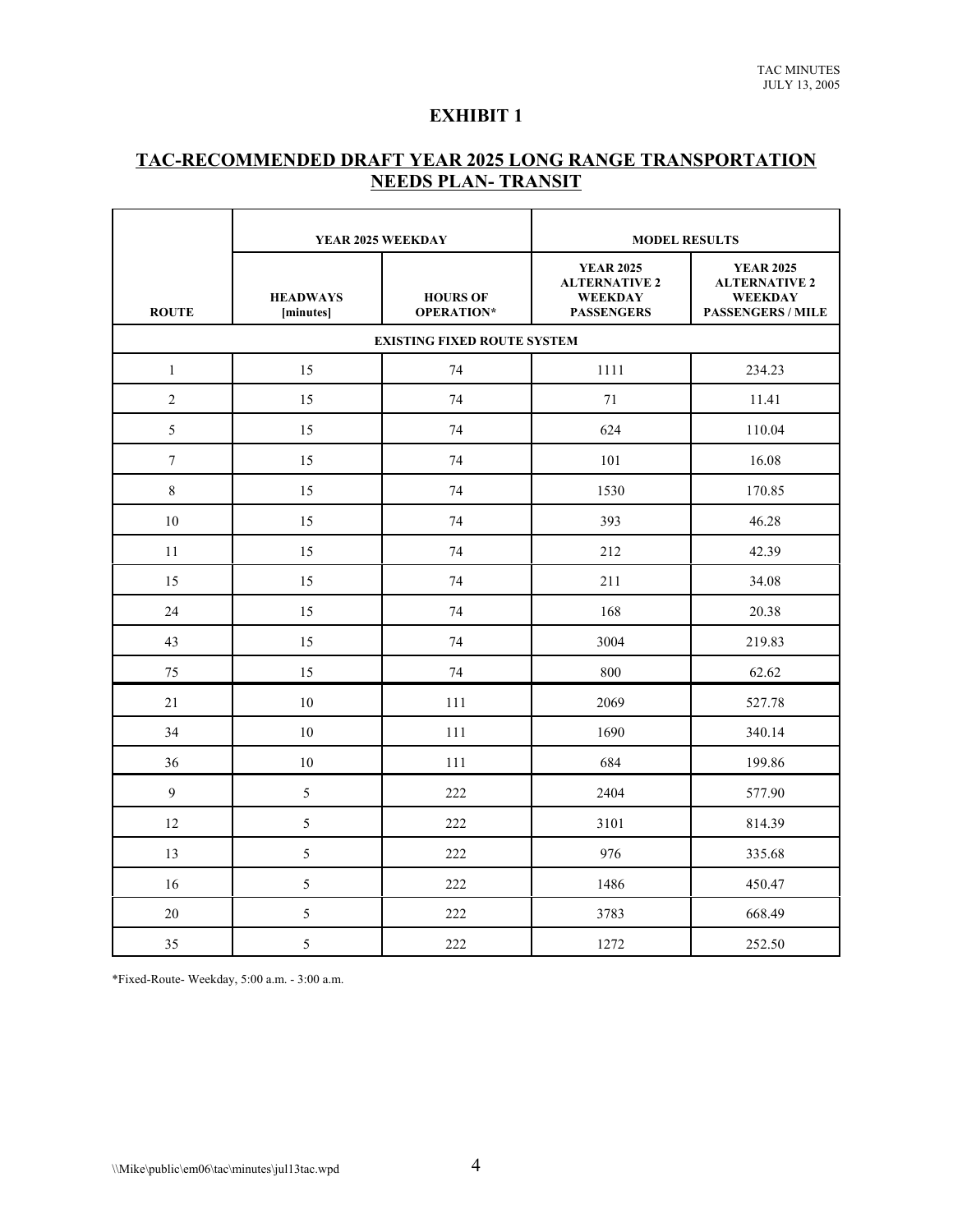# **EXHIBIT 1 (Continued)**

# **TAC-RECOMMENDED DRAFT YEAR 2025 LONG RANGE TRANSPORTATION NEEDS PLAN- TRANSIT**

|                                           | YEAR 2025 WEEKDAY            |                                               | <b>MODEL RESULTS</b>                                                            |                                                                                        |
|-------------------------------------------|------------------------------|-----------------------------------------------|---------------------------------------------------------------------------------|----------------------------------------------------------------------------------------|
| <b>ROUTE</b>                              | <b>HEADWAYS</b><br>[minutes] | <b>DAILY</b><br><b>HOURS OF</b><br>OPERATION* | <b>YEAR 2025</b><br><b>ALTERNATIVE 2</b><br><b>WEEKDAY</b><br><b>PASSENGERS</b> | <b>YEAR 2025</b><br><b>ALTERNATIVE 2</b><br><b>WEEKDAY</b><br><b>PASSENGERS / MILE</b> |
| PROPOSED ADDITIONAL BUS ROUTES            |                              |                                               |                                                                                 |                                                                                        |
| 25                                        | 15                           | 74                                            | 987                                                                             | 136.11                                                                                 |
| 44                                        | 15                           | 74                                            | 1138                                                                            | 125.12                                                                                 |
| 46                                        | 15                           | 74                                            | 464                                                                             | 84.35                                                                                  |
| <b>PROPOSED PARK-N-RIDE - EXPRESS BUS</b> |                              |                                               |                                                                                 |                                                                                        |
| High Springs - a<br>Gainesville           | 15                           | 8                                             | 71                                                                              | 3.73                                                                                   |
| Newberry -<br>Gainesville                 | 15                           | 8                                             | 105                                                                             | 6.31                                                                                   |
| Waldo -<br>Gainesville                    | 15                           | 8                                             | 32                                                                              | 3.25                                                                                   |

\*Park-N-Ride- Weekday, 5:30 a.m. - 9:30 a.m. and 2:30 - 6:30 p.m.

a Extend express route to the University of Florida area.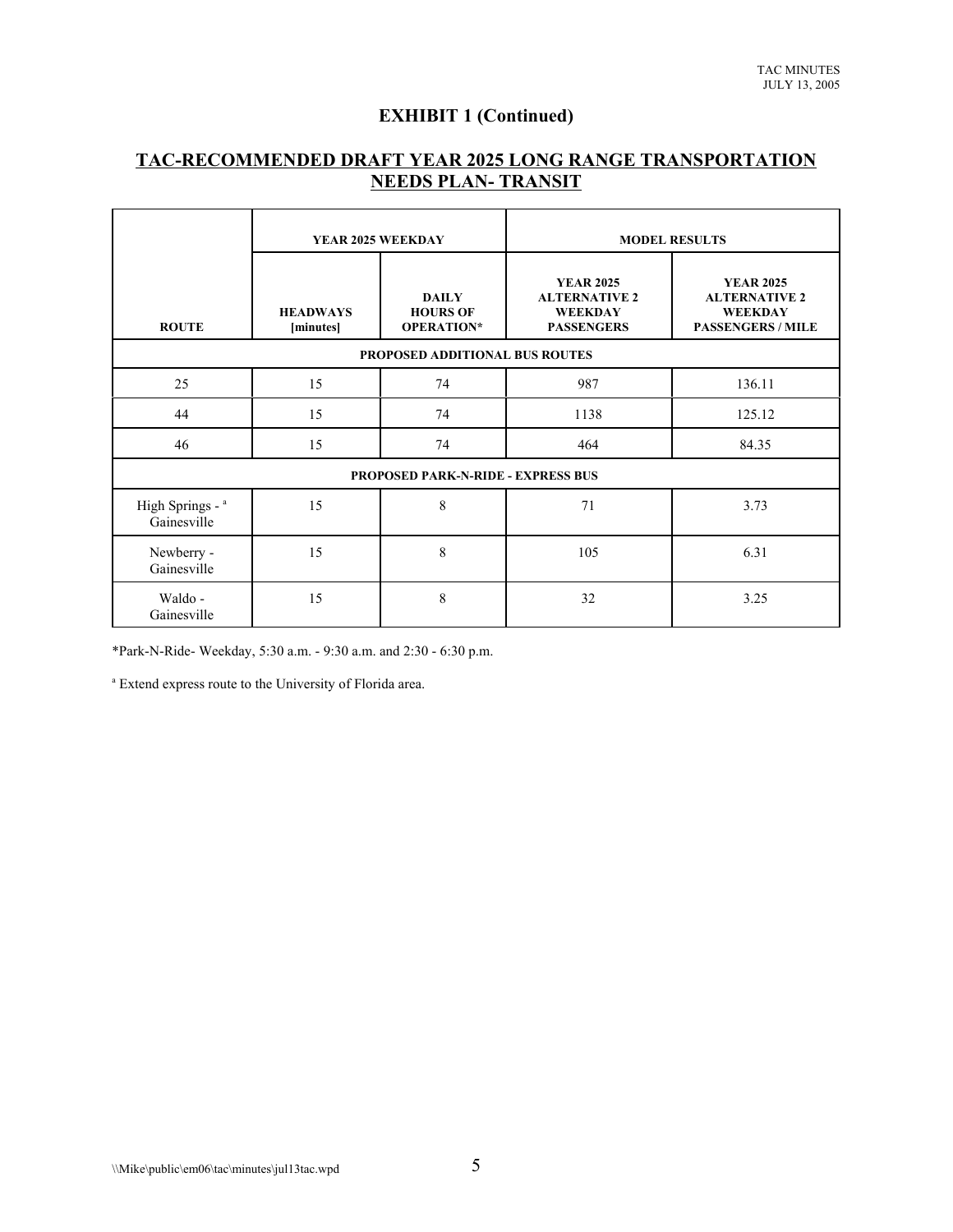### **EXHIBIT 2**

### **TAC-RECOMMENDED DRAFT YEAR 2025 LONG RANGE TRANSPORTATION NEEDS PLAN- HIGHWAY**

|                |                                                                                                                                                                      |                                                                                                                        | <b>MODEL RESULTS</b>      |                                      |
|----------------|----------------------------------------------------------------------------------------------------------------------------------------------------------------------|------------------------------------------------------------------------------------------------------------------------|---------------------------|--------------------------------------|
|                |                                                                                                                                                                      |                                                                                                                        | <b>YEAR 2025</b><br>$E+C$ | <b>YEAR 2025</b><br>ALT <sub>1</sub> |
| <b>PROJECT</b> | <b>ROADWAY</b>                                                                                                                                                       | <b>DESCRIPTION</b>                                                                                                     | <b>V/C RATIO</b>          | <b>V/C RATIO</b>                     |
| K              | SW 20 <sup>th</sup> Avenue/Student Village Area Option K                                                                                                             | SW 20 <sup>th</sup> Avenue Charrette Projects                                                                          |                           |                                      |
| A              | Hull Road Right-of-Way- SW 34 <sup>th</sup> Street west to SW 43 <sup>rd</sup><br><b>Street</b>                                                                      | acquire right-of-way wide enough for four lanes                                                                        |                           |                                      |
| $\, {\bf B}$   | SW 20 <sup>th</sup> Avenue from SW 34 <sup>th</sup> Street west to SW 62 <sup>nd</sup><br>Boulevard [*SW 34 <sup>th</sup> Street west to SW 43 <sup>rd</sup> Street] | reconstruct with sidewalks, roundabouts, turnlanes,<br>raised medians, bikelanes, bus bays, and transit<br>super stops | 1.01                      |                                      |
| $\mathbf C$    | SE 16th Avenue from Williston Road west to Main Street                                                                                                               | widen from two to four lanes                                                                                           | 0.73                      | 0.38                                 |
| D              | NW 76 <sup>th</sup> Boulevard Extension                                                                                                                              | new two lane to Ft. Clarke Boulevard                                                                                   |                           | 0.61                                 |
| E              | Depot Avenue from Williston Road west to US 441                                                                                                                      | reconstruct existing two lanes                                                                                         | 0.67                      | 0.79                                 |
| $\mathbf F$    | Archer Road at SW 16th Avenue                                                                                                                                        | reconstruct intersection                                                                                               | ÷,                        | ÷,                                   |
| $\mathbf G$    | University Avenue from Waldo Road west to US 441                                                                                                                     | reduce from four lanes to two lanes with onstreet<br>parking                                                           | 0.76                      | 0.95                                 |
| H              | W. 6 <sup>th</sup> Street from SW 4 <sup>th</sup> Avenue north to NW 8 <sup>th</sup> Avenue                                                                          | reconstruct to include roundabouts                                                                                     | 0.54                      | 0.52                                 |
| I              | NW 34 <sup>th</sup> Street from NW 16 <sup>th</sup> Avenue north to US 441                                                                                           | widen to add center turnlane                                                                                           | 0.95                      | 0.95                                 |
| J              | NW 83 <sup>rd</sup> Street Extension from NW 39 <sup>th</sup> Avenue north to<br>Millhopper Road                                                                     | new two lane road                                                                                                      |                           | 0.39                                 |
| M              | NE 27 <sup>th</sup> Street Extension from NE 8 <sup>th</sup> Avenue north to NE<br>$39th$ Avenue                                                                     | new two lane                                                                                                           |                           | 0.42                                 |
| N              | NW 23 <sup>rd</sup> Avenue Extension from NW 98 <sup>th</sup> Street to west<br>County Road 241                                                                      | protect right-of-way (construct with private<br>funding)                                                               |                           |                                      |
| $\overline{O}$ | NW 122 <sup>nd</sup> Street Extension from State Road 26 north to<br>NW 39 <sup>th</sup> Avenue                                                                      | protect right-of-way (construct with private<br>funding)                                                               |                           |                                      |
| $\mathbf{P}$   | SW 8 <sup>th</sup> Avenue Extension from SW 122 <sup>nd</sup> Street west to<br>SW 143rd Street                                                                      | protect right-of-way (construct with private<br>funding)                                                               |                           |                                      |
| Q              | Radio Road Extension west and south to Hull Road                                                                                                                     | new two lane (subject to PD&E study)                                                                                   |                           | 0.37                                 |
| R              | SW 40 <sup>th</sup> Boulevard Extension south of Archer Road to SW<br>34 <sup>th</sup> Street                                                                        | new two lane                                                                                                           |                           | 0.47                                 |
| <sub>S</sub>   | SW 23rd Terrace Extension north to Hull Road                                                                                                                         | new two lane                                                                                                           | ÷.                        | 0.54                                 |
| U              | NW 83 <sup>rd</sup> Street from NW 23 <sup>rd</sup> Avenue to NW 39 <sup>th</sup> Avenue                                                                             | widen to four lanes                                                                                                    | 1.05                      | 0.47                                 |
| $\mathbf V$    | Archer Road from GMA Boundary to Tower Road                                                                                                                          | widen to four lanes                                                                                                    | 1.31                      | 0.67                                 |
| W              | NW 23 <sup>rd</sup> Avenue from NW 98 <sup>th</sup> Street to NW 55 <sup>th</sup> Street                                                                             | widen to four lanes                                                                                                    | 0.50                      | 0.35                                 |